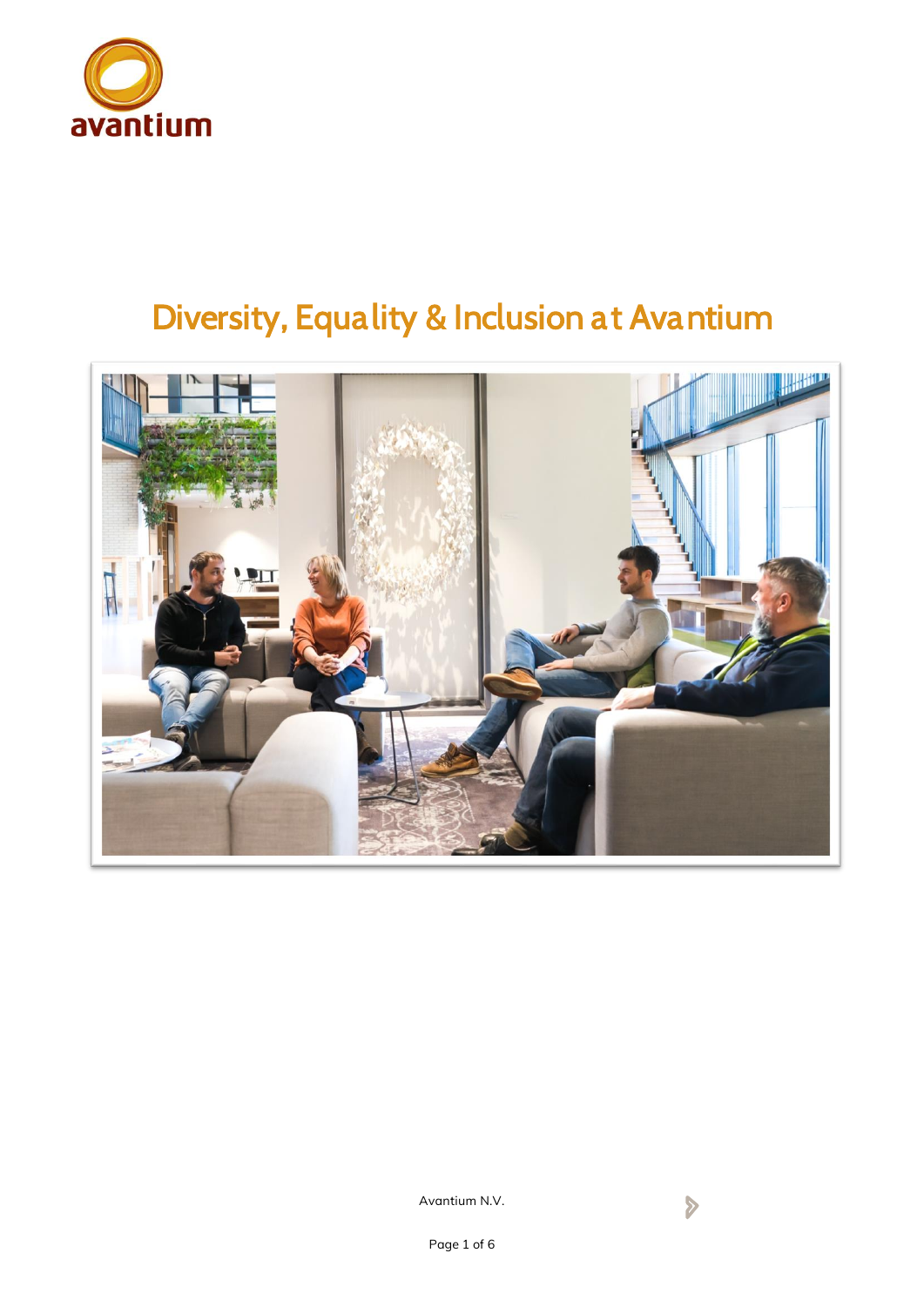

# **Table of contents**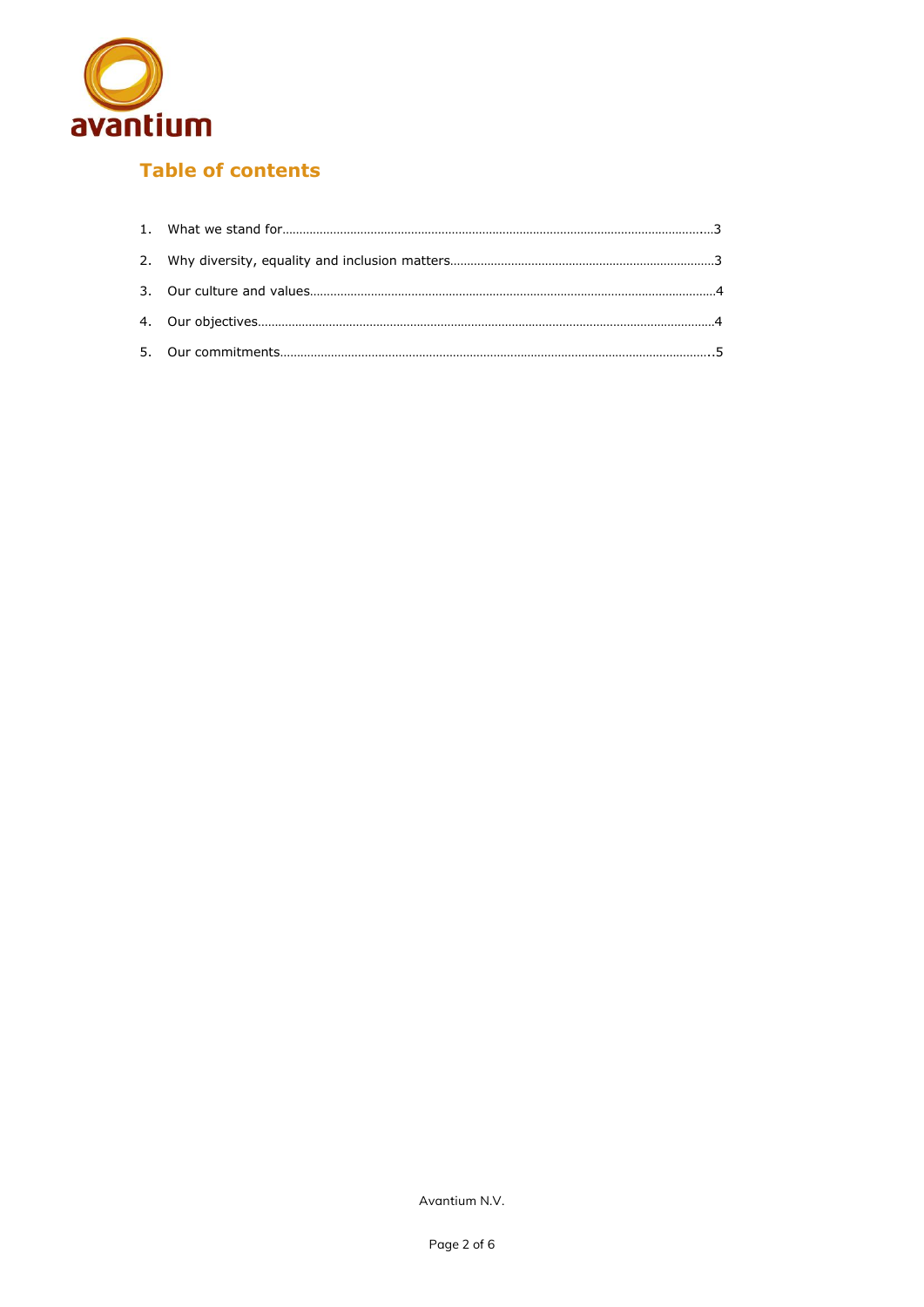

# *1. What we stand for*

Avantium is an innovation-driven company dedicated to developing and commercializing breakthrough technologies. We are an international community with a universal goal: to create a fossil-free chemical industry. We believe our mission, strategy and objectives can only be achieved through highly talented, motivated and engaged employees. By fostering a safe, inclusive and inspiring workplace, we attract talented colleagues from diverse backgrounds and create an environment where everyone can reach their full potential. We aspire to be a welcoming community for people from all nationalities, social, cultural and ethnic backgrounds, sexual and gender identities, age groups and education levels.

Fostering and encouraging a diversity of perspectives is fundamental to reach our goals. The fundamental principles of Avantium's D&I policy are: to maintain a balanced workforce composition based on age, gender, cultural or ethnic origin, physical and mental capacity, beliefs and working styles; to provide equal development opportunities for all employees; and to promote a balanced composition in leadership positions through a policy of gender and cultural diversity.

| <b>Diversity</b>                                                                                                                                                                                                                                                                                                                                                                                                                                                                                                                                                            | Equality                                                                                                                                                                 | Inclusion                                                                                                                                                                                                                                                                                                                                                                |
|-----------------------------------------------------------------------------------------------------------------------------------------------------------------------------------------------------------------------------------------------------------------------------------------------------------------------------------------------------------------------------------------------------------------------------------------------------------------------------------------------------------------------------------------------------------------------------|--------------------------------------------------------------------------------------------------------------------------------------------------------------------------|--------------------------------------------------------------------------------------------------------------------------------------------------------------------------------------------------------------------------------------------------------------------------------------------------------------------------------------------------------------------------|
| Diversity means all aspects<br>in which people differ from<br>each other. These can be<br>along the dimensions of<br>cultural, social, and ethnic<br>backgrounds, sexual and<br>gender identities, socio-<br>economic<br>status.<br>age,<br>physical abilities, religious<br>beliefs, political beliefs, or<br>ideologies.<br>other<br>We<br>acknowledge<br>that<br>categories of difference are<br>not always fixed but also<br>can be fluid. We respect<br>individual rights to self-<br>identification,<br>and<br>we<br>recognize that no one is<br>superior to another. | Equality means creating a<br>field<br>fair<br>playing<br>for<br>Everyone's<br>everyone.<br>contribution is of equal<br>value and everyone<br>has<br>equal opportunities. | Inclusion means a culture in<br>which the mix of people and<br>their different perspectives<br>and views can come to full<br>potential; where differences<br>are acknowledged, valued<br>and used. A culture in which<br>everyone feels comfortable<br>confident<br>be<br>and<br>to<br>themselves and work in a<br>way that suits them. And<br>where no one is excluded. |

# *2. Why diversity, equality and inclusions matters*

Diversity, equality and inclusion are more than just the right thing to do; it is essential for achieving our mission, strategy and objectives. By having an inclusive culture, we bring the diversity of perspectives and views to its full potential with an engaged workforce. At Avantium, we are pioneers. We know that our differences strengthen us and that diversity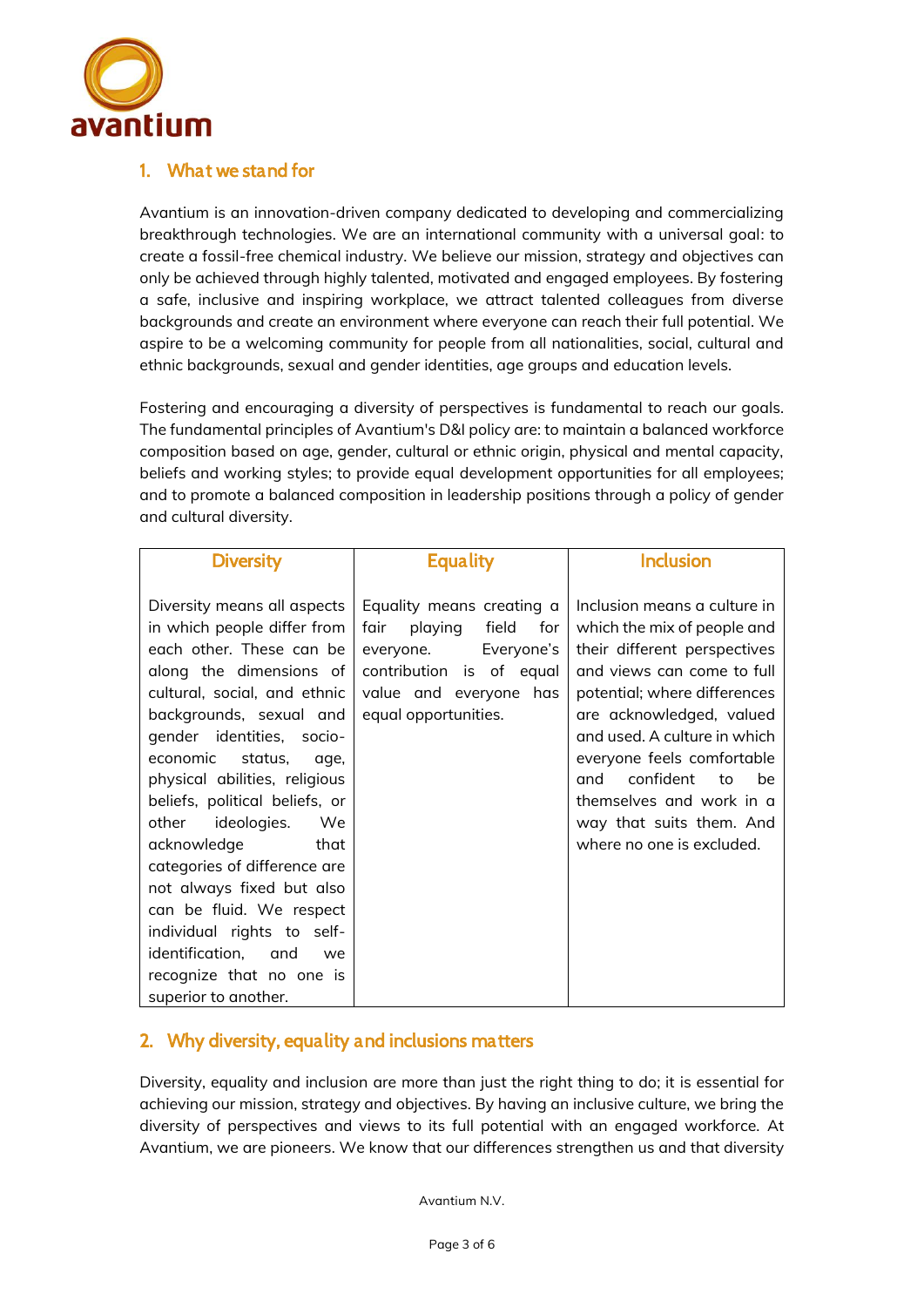

of thought breeds creativity and drives innovation. It also leads to better problem solving, better understanding of the needs and perspectives in society, and more fun. It helps us meet the needs of our customers, partners and stakeholders. That is why we cultivate inclusion, equality and diversity for all in our workplace.

# *3. Our culture and values*

At Avantium, we have five core values that define what we stand for and how wework with each other, our customers and our partners. Our values foster careful listening and understanding, valuing complementary talents, different perspectives, unconventional solutions, team work, ethical behaviour and an open mind:

## **1. We make a lasting impact:**

We think big. We understand our customers through and through. We improve the world around us. We drive - and thrive on - change. We have an impact on the environmental footprint of the wider industry.

#### **2. We are determined team players:**

We embrace challenges. We value complementary talents and diverse perspectives. We actively engage with partners. We work in teams to solve problems. We go the extra mile to deliver results.

#### **3. We do the right things right:**

We behave ethically. We make bold choices. We take responsibility for our actions. We operate safely.

#### **4. We are pragmatic idealists:**

We always find a way. We think outside the box, but never lose sight of reality. We keep our feet on the ground. We always sail towards our destination, adjusting course when necessary.

#### **5. We have fun:**

We disrupt. We appreciate unconventional solutions. We celebrate success and learn from setbacks. We view things with a positive eye and an open mind.

# *4. Our objectives*

We are proud to be a diverse and inclusive company, but we believe we can always do more. In our Chain Reaction 2030 sustainability plan, we have therefore committed ourselves to improving upon our baseline of being an inclusive and diverse company, ensuring that we are representative of the societies and communities we operate within. To achieve this, we have set the following sub-targets:

- Gender equality in leadership positions by 2030
- Maintaining the diversity of nationalities within our company
- Refine Diversity & Inclusion KPIs, conduct a baseline assessment and establish a plan for improving this baseline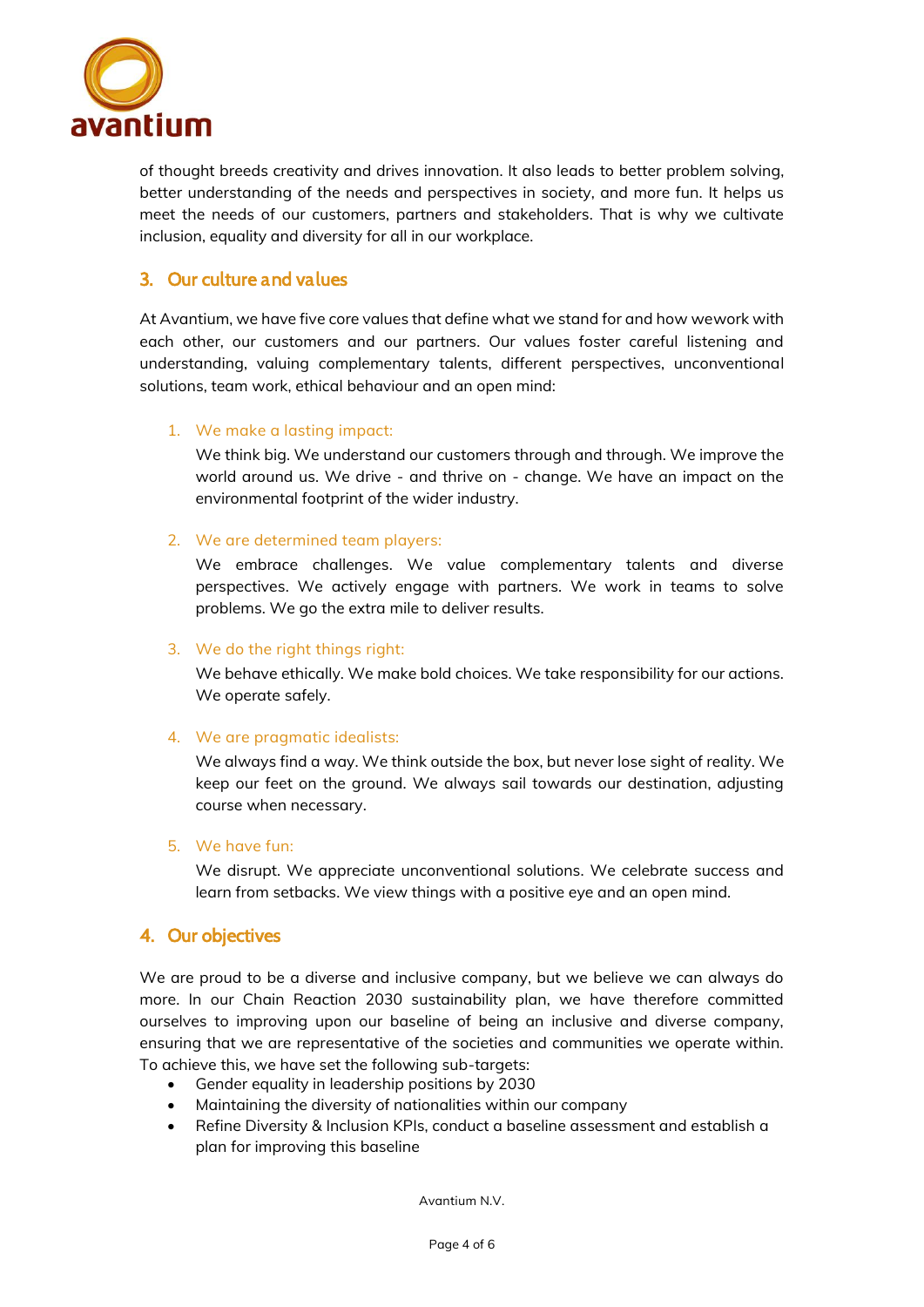

The yearly progress on those targets is reported in the Annual Report.

## *5. Our commitments*

We are committed to weaving diversity & inclusion into the fabric of our business.

#### **Ensure equal opportunities**

We are committed to providing equal opportunities to our staff, contractors, agents of and applicants to the company, and to not discriminating on the basis of age, gender, race, disability, faith, beliefs or sexual orientation. Avantium aims to ensure that its employees are selected, trained, compensated, promoted or transferred solely on the basis of abilities, qualifications and merit.

All vacancies are first posted internally before we post those externally, and internal candidates get priority over external candidates if they bring the same experience, skills and competency level as external candidates. We also make sure that there is a diverse composition of interviewers in the job application process to ensure that our procedures are objective and transparent.

To secure a diverse talent pipeline for the future, we want to engage with students at key moments throughout their education to encourage a better gender balance studying STEM (science, technology, engineering and math) subjects. In our sustainability plan Chain Reaction 2030, we have set ourselves the target that by 2030, 100,000 students will have been engaged by Avantium on using chemistry for a fossil free world.

#### **Training and development**

As well as attracting the best talent for our company, we have a duty to ensure we help all Avantium colleagues reach their full potential, no matter their role in our business. We provide all employees with access to the online training platform GoodHabitz, home to more than 80 personal development programmes. We also have a 'Lead to Grow' series, which aims to bring leaders in the business together, helping them focus on personal growth, leadership skills and relationship-building. We encourage leaders to work together to solve business challenges, which contributes towards a shared leadership consciousness that thrives at Avantium. There is development budget available that allows employees to take part in specific training sessions. This encourages our colleagues to stay curious, take ownership of their work and drive their own career paths in the direction they choose.

## **Ensure a supportive working environment for employees in different phases of their life**

We have an age-conscious personnel philosophy. We aim for sustainable employability of each employee, regardless of age. In line with our company values, Avantium strives to make the best possible use of the employees at all stages of their working life in a way that does justice to their well-being, motivation, experience and knowledge. We recognize that our employees generally pass roughly 4 phases: the development phase (first run), the rush